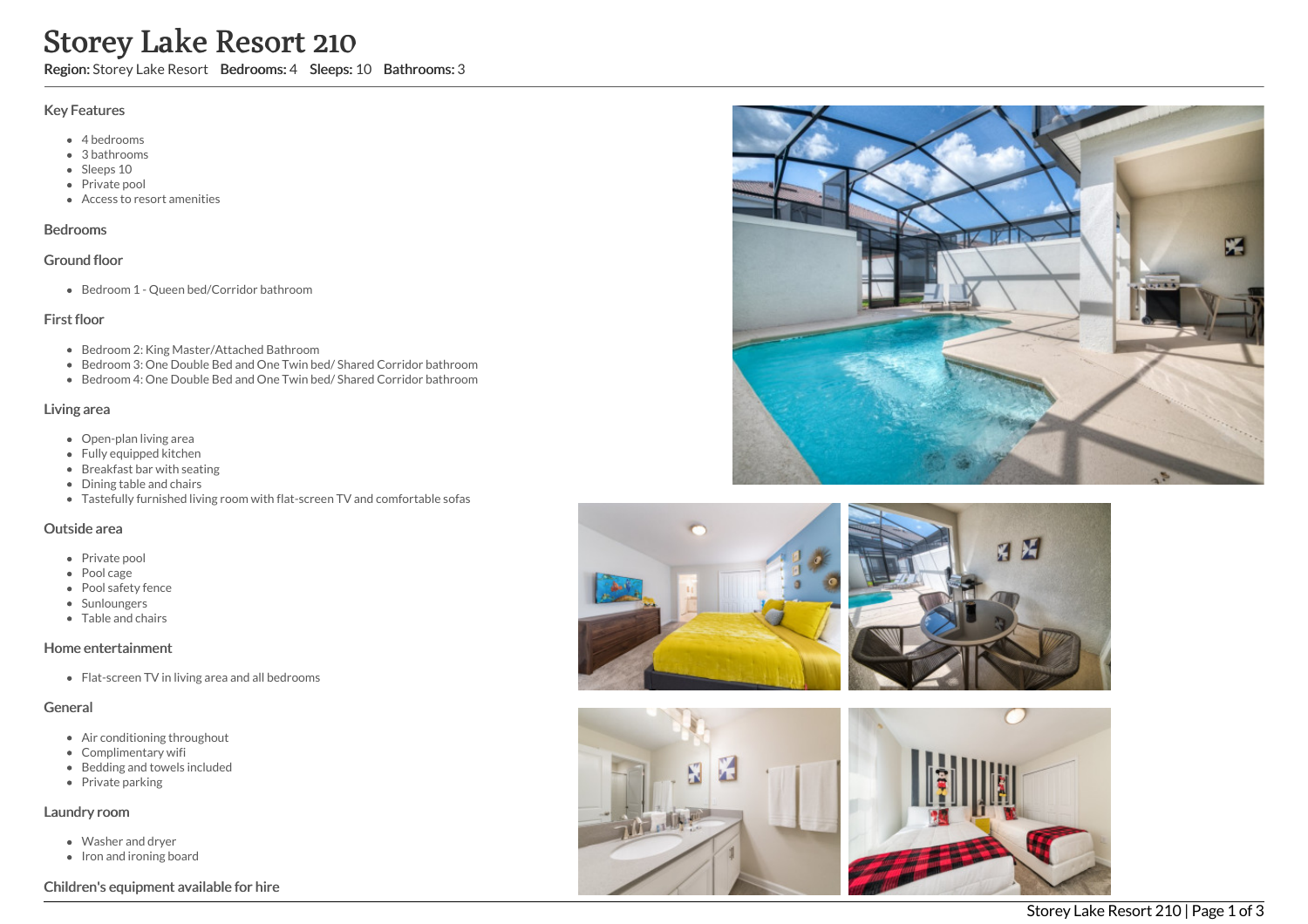- $\bullet$  Crib
- Stroller
- $\bullet$  High chair
- Pack and play

# Resort facilities

Situated just 17 miles from Orlando International Airport, Storey Lake Resort is ideally located within close proximity to Orlando ââ, ¬â, ¢s major attractions. Guests at this resort can enjoy full access to a range of first-class amenities based around the impressive clubhouse  $A\phi$ â, - ËœThe Hideaway $A\phi$ â, - â, ¢. Here, you will find a 9-hole mini golf course, volleyball courts, a fully-equipped fitness center and kayak rentals. The resort also features a large communal pool and spa, waterslides and a lazy river where guests can enjoy a 5\* poolside dining and drinks service.

## Places of interest

- Supermarket 1 mile
- $\bullet$  Shopping mall 2 miles
- Disney World 5 miles
- Seaworld 7 miles
- Universal Studios 10 miles
- Legoland 37 miles
- Airport 17 miles
- Beaches 69 miles